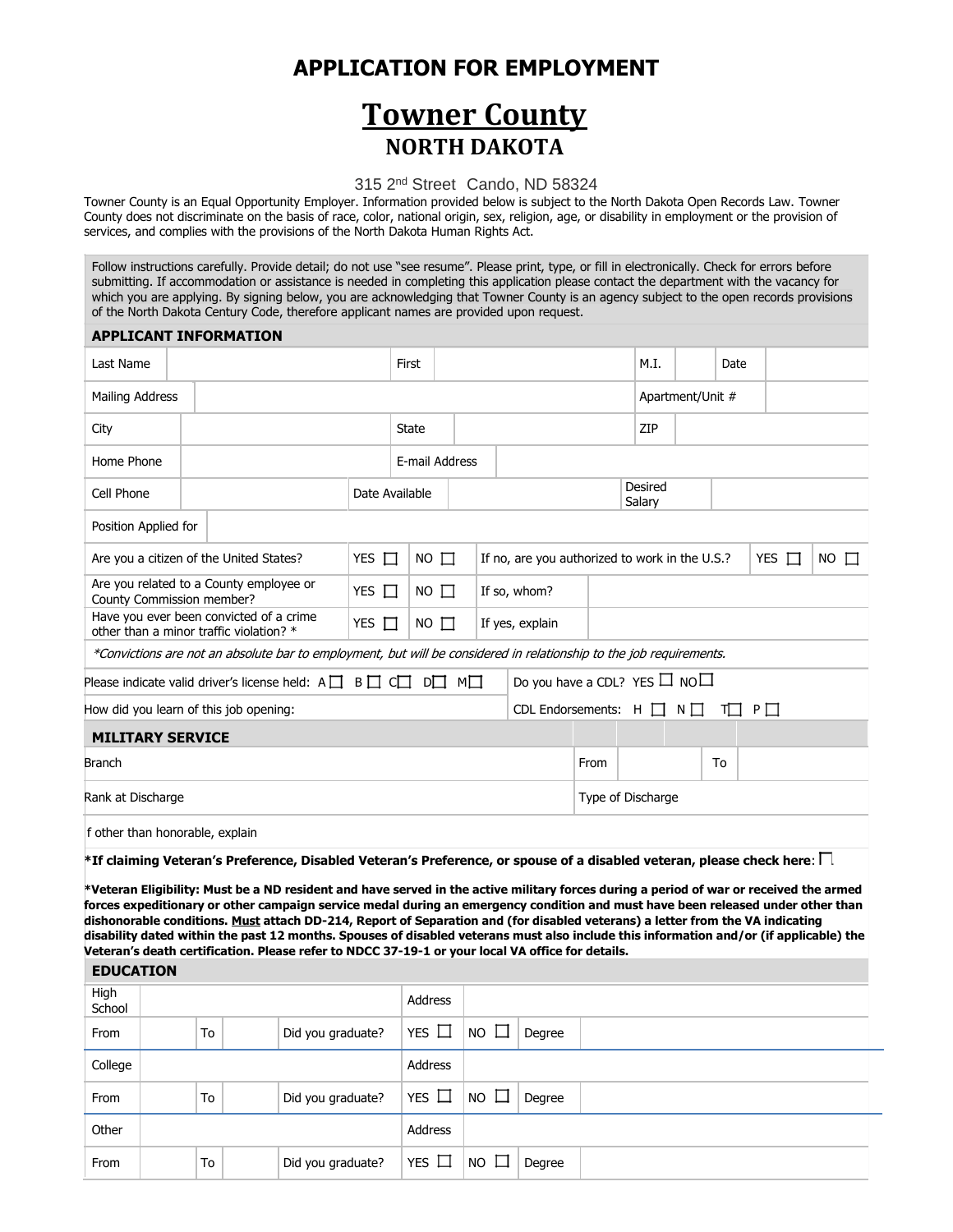### \*\*IN ORDER TO GIVE A COMPLETE WORK HISTORY PLEASE ATTACH ADDITIONAL COPIES OF THIS PAGE IF NECESSARY **CURRENT/PREVIOUS EMPLOYMENT (PLEASE START WITH MOST RECENT EMPLOYMENT)**

| Company           |               |    |                                                         |                    |                        | Phone        |  |                  | Avg Hrs Worked: Hours                                                                                                         |
|-------------------|---------------|----|---------------------------------------------------------|--------------------|------------------------|--------------|--|------------------|-------------------------------------------------------------------------------------------------------------------------------|
| Address           |               |    |                                                         |                    |                        | Supervisor   |  |                  |                                                                                                                               |
| Job Title         |               |    |                                                         |                    | <b>Starting Salary</b> | \$           |  | Ending<br>Salary | \$                                                                                                                            |
| Responsibilities  |               |    |                                                         |                    |                        |              |  |                  |                                                                                                                               |
| From              | Start<br>Date | To | End<br>date                                             | Reason for Leaving |                        |              |  |                  |                                                                                                                               |
|                   |               |    | May we contact your current supervisor for a reference? |                    | YES $\Box$             | $NO$ $\Box$  |  |                  |                                                                                                                               |
| Company           |               |    |                                                         |                    |                        | Phone        |  |                  | Avg Hrs Worked: Hours                                                                                                         |
| Address           |               |    |                                                         |                    |                        | Supervisor   |  |                  |                                                                                                                               |
| Job Title         |               |    |                                                         |                    | <b>Starting Salary</b> | \$           |  | Ending<br>Salary | \$                                                                                                                            |
| Responsibilities  |               |    |                                                         |                    |                        |              |  |                  |                                                                                                                               |
| From              |               | To |                                                         | Reason for Leaving |                        |              |  |                  |                                                                                                                               |
| Company           |               |    |                                                         |                    |                        | Phone        |  |                  | Avg Hrs Worked: Hours                                                                                                         |
| Address           |               |    |                                                         |                    |                        | Supervisor   |  |                  |                                                                                                                               |
| Job Title         |               |    |                                                         |                    | <b>Starting Salary</b> | \$           |  | Ending<br>Salary | \$                                                                                                                            |
| Responsibilities  |               |    |                                                         |                    |                        |              |  |                  |                                                                                                                               |
| From              | Start<br>date | To | End<br>Date                                             | Reason for Leaving |                        |              |  |                  |                                                                                                                               |
| <b>REFERENCES</b> |               |    |                                                         |                    |                        |              |  |                  |                                                                                                                               |
|                   |               |    | Please list three professional references.              |                    |                        |              |  |                  |                                                                                                                               |
| Full Name         |               |    |                                                         |                    |                        | Relationship |  |                  |                                                                                                                               |
| Company           |               |    |                                                         |                    |                        | Phone        |  |                  |                                                                                                                               |
| Address           |               |    |                                                         |                    |                        |              |  |                  |                                                                                                                               |
| Full Name         |               |    |                                                         |                    |                        | Relationship |  |                  |                                                                                                                               |
| Company           |               |    |                                                         |                    |                        | Phone        |  |                  |                                                                                                                               |
| Address           |               |    |                                                         |                    |                        |              |  |                  |                                                                                                                               |
| Full Name         |               |    |                                                         |                    |                        | Relationship |  |                  |                                                                                                                               |
| Company           |               |    |                                                         |                    |                        | Phone        |  |                  |                                                                                                                               |
| Address           |               |    |                                                         |                    |                        |              |  |                  |                                                                                                                               |
|                   |               |    | <b>DISCLAIMER AND SIGNATURE</b>                         |                    |                        |              |  |                  |                                                                                                                               |
|                   |               |    |                                                         |                    |                        |              |  |                  | I certify that my answers are true and complete to the best of my knowledge and authorize Towner County to conduct a complete |

background check as appropriate for the position for which I am applying. If this application leads to employment, I understand that false or misleading information in my application or interview may result in my release. I hereby authorize any person, company, and/or educational institution I have listed as a reference on my employment application to fully disclose in good faith any information they may have regarding my qualifications for employment. I will not hold any prospective or former employer, educational institutions, and nor any other persons giving references liable for the exchange of this information along with any other reasonable and necessary information that is necessary and inherent to the employment process.

signature **Date**